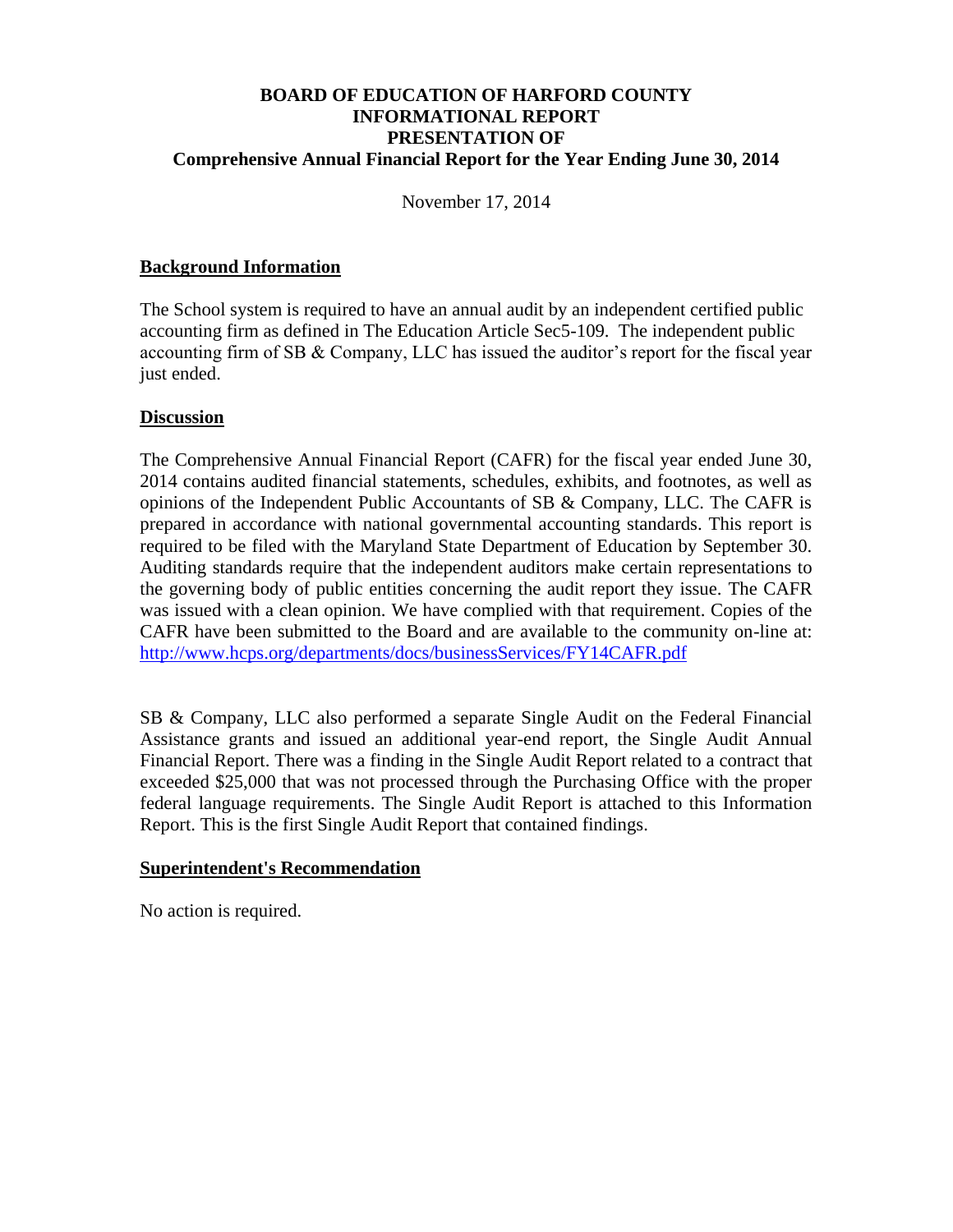**Single Audit Together with Reports of Independent Public Accountants** 

**For the Year Ended June 30, 2014**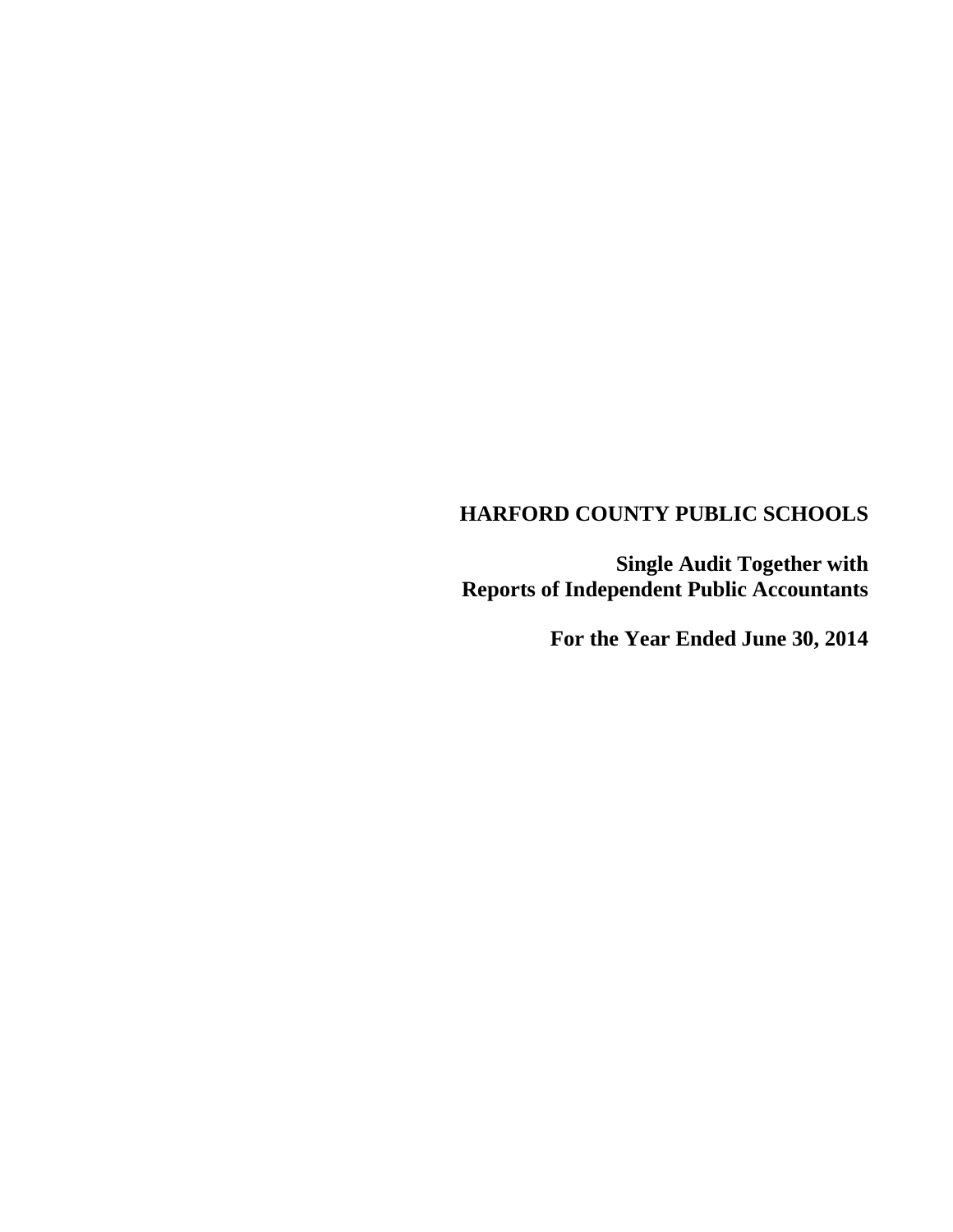

# **JUNE 30, 2014**

| <b>CONTENTS</b>                                                                                                                                                                                                                                |    |
|------------------------------------------------------------------------------------------------------------------------------------------------------------------------------------------------------------------------------------------------|----|
| Report of Independent Public Accountants                                                                                                                                                                                                       | 1  |
| Report of Independent Public Accountants on Internal Control over<br>Financial Reporting and on Compliance and Other Matters Based on an Audit of<br>Financial Statements Performed in Accordance With Government Auditing<br><b>Standards</b> | 4  |
| Report of Independent Public Accountants on Compliance with Requirements<br>for Each Major Federal Program and on Internal Control Over Compliance in<br><b>Accordance With OMB Circular A-133</b>                                             | 6  |
| Schedule of Expenditures of Federal Awards                                                                                                                                                                                                     | 9  |
| Notes to the Schedule of Expenditures of Federal Awards                                                                                                                                                                                        | 12 |
| Schedule of Findings and Questioned Costs                                                                                                                                                                                                      | 13 |
| Schedule of Prior Year Findings                                                                                                                                                                                                                | 18 |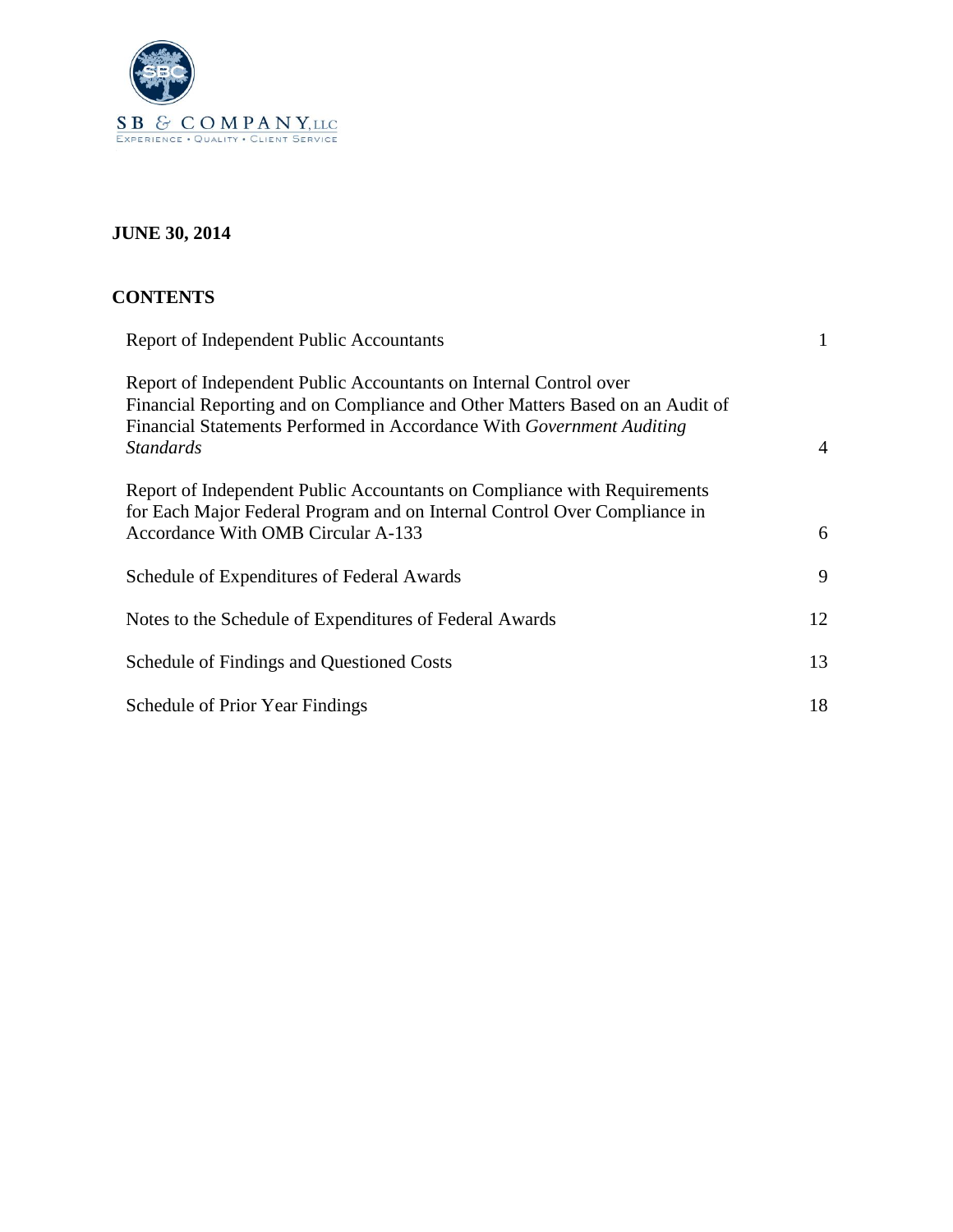

## **REPORT OF INDEPENDENT PUBLIC ACCOUNTANTS**

Members of The Board of Education of Harford County Bel Air, Maryland

#### **Report on the Financial Statements**

We have audited the accompanying financial statements of the governmental activities, each major fund, and the aggregate remaining fund information of Harford County Public Schools (HCPS), a component unit of Harford County, Maryland as of and for the year ended June 30, 2014, and the related notes to the financial statements, which collectively comprise HCPS' basic financial statements.

#### *Management's Responsibility for the Financial Statements*

HCPS' management is responsible for the preparation and fair presentation of these financial statements in accordance with accounting principles generally accepted in the United States of America; this includes the design, implementation, and maintenance of internal control relevant to the preparation and fair presentation of financial statements that are free from material misstatement, whether due to fraud or error.

#### *Auditor's Responsibility*

Our responsibility is to express an opinion on these financial statements based on our audit. We conducted our audit in accordance with auditing standards generally accepted in the United States of America and the standards applicable to financial audits contained in *Government Auditing Standards*, issued by the Comptroller General of the United States. Those standards require that we plan and perform the audit to obtain reasonable assurance about whether the financial statements are free from material misstatement.

An audit involves performing procedures to obtain audit evidence about the amounts and disclosures in the financial statements. The procedures selected depend on the auditor's judgment, including the assessment of the risks of material misstatement of the financial statements, whether due to fraud or error. In making those risk assessments, the auditor considers internal control relevant to the entity's preparation and fair presentation of the financial statements in order to design audit procedures that are appropriate in the circumstances, but not for the purpose of expressing an opinion on the effectiveness of the entity's internal control. Accordingly, we express no such opinion. An audit also includes evaluating the appropriateness of accounting policies used and the reasonableness of significant accounting estimates made by management, as well as evaluating the overall presentation of the financial statements.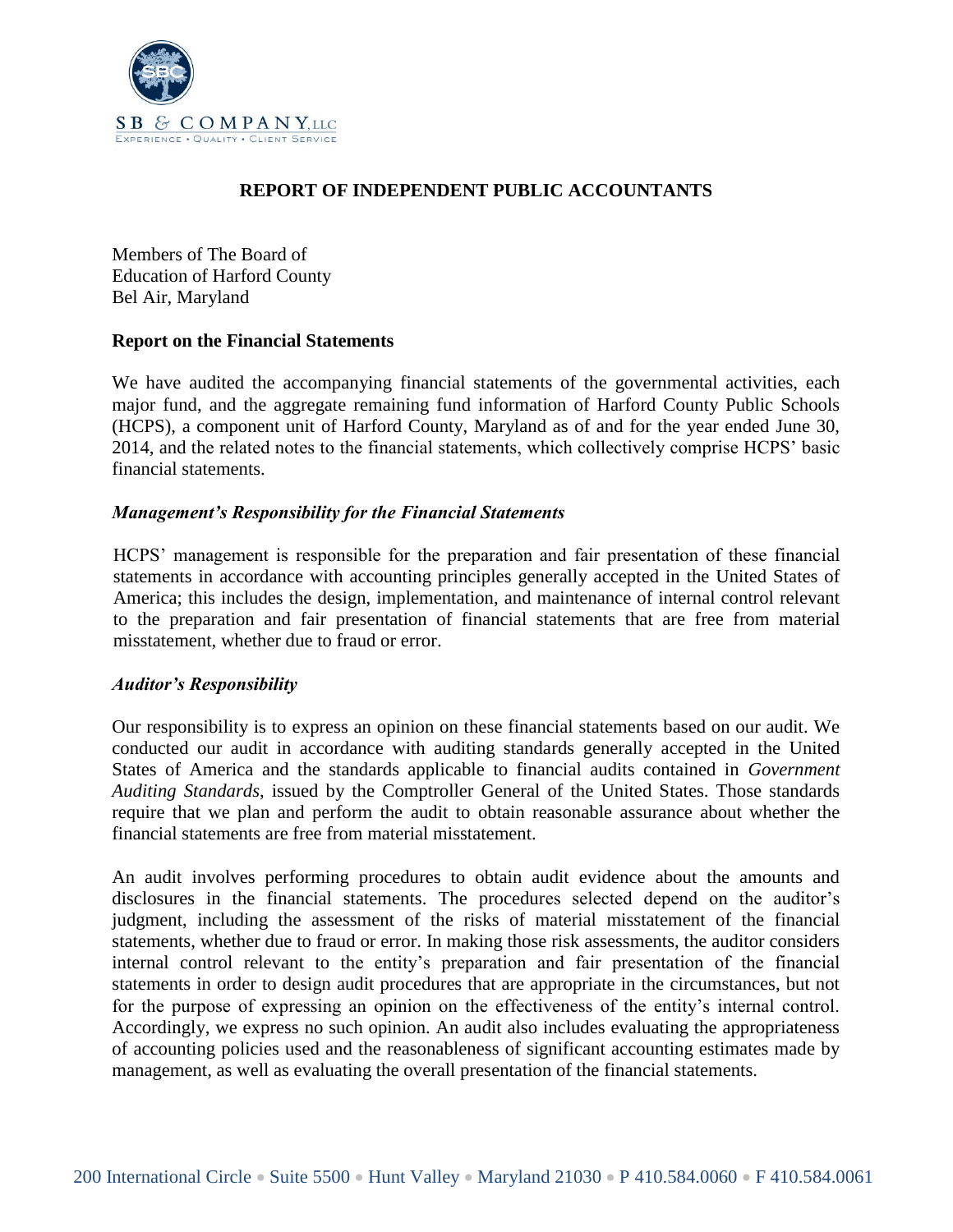

We believe that the audit evidence we have obtained is sufficient and appropriate to provide a basis for our audit opinions.

## *Opinion*

In our opinion, the financial statements referred to above present fairly, in all material respects, the respective financial position of the governmental activities, each major fund, and the aggregate remaining fund information of Harford County Public Schools, as of June 30, 2014, and the respective changes in financial position, where applicable, cash flows thereof, and statement of revenues, expenditures and changes in fund balances – budget (non-GAAP basis) and actual – general fund for the year then ended in accordance with accounting principles generally accepted in the United States of America.

#### *Other Matters*

#### *Required Supplementary Information*

Accounting principles generally accepted in the United States of America require that the management's discussion and analysis and schedule of funding progress be presented to supplement the basic financial statements. Such information, although not a part of the basic financial statements, is required by the Governmental Accounting Standards Board who considers it to be an essential part of financial reporting for placing the basic financial statements in an appropriate operational, economic, or historical context. We have applied certain limited procedures to the required supplementary information in accordance with auditing standards generally accepted in the United States of America, which consisted of inquiries of management about the methods of preparing the information and comparing the information for consistency with management's responses to our inquiries, the basic financial statements, and other knowledge we obtained during our audit of the basic financial statements. We do not express an opinion or provide any assurance on the information because the limited procedures do not provide us with sufficient evidence to express an opinion or provide any assurance.

#### *Other Supplementary Information*

Our audit was conducted for the purpose of forming an opinion on the financial statements that collectively comprise HCPS' basic financial statements. The food service fund schedule of revenues, expenditures and changes in fund balance compared to budget, school construction fund schedule of expenditures by project, school funds (agency funds) combining statement of increases, decreases, and fund balances, combining statement of fiduciary net position – agency funds and combining statement of changes in assets and liabilities – agency funds and the schedule of expenditures of Federal awards, as required by the Office of Management and Budget Circular A-133, Audits of State, Local Governments, and Non Profit Organizations (collectively, the Supplemental Information) are presented for purposes of additional analysis and are not a required part of the basic financial statements.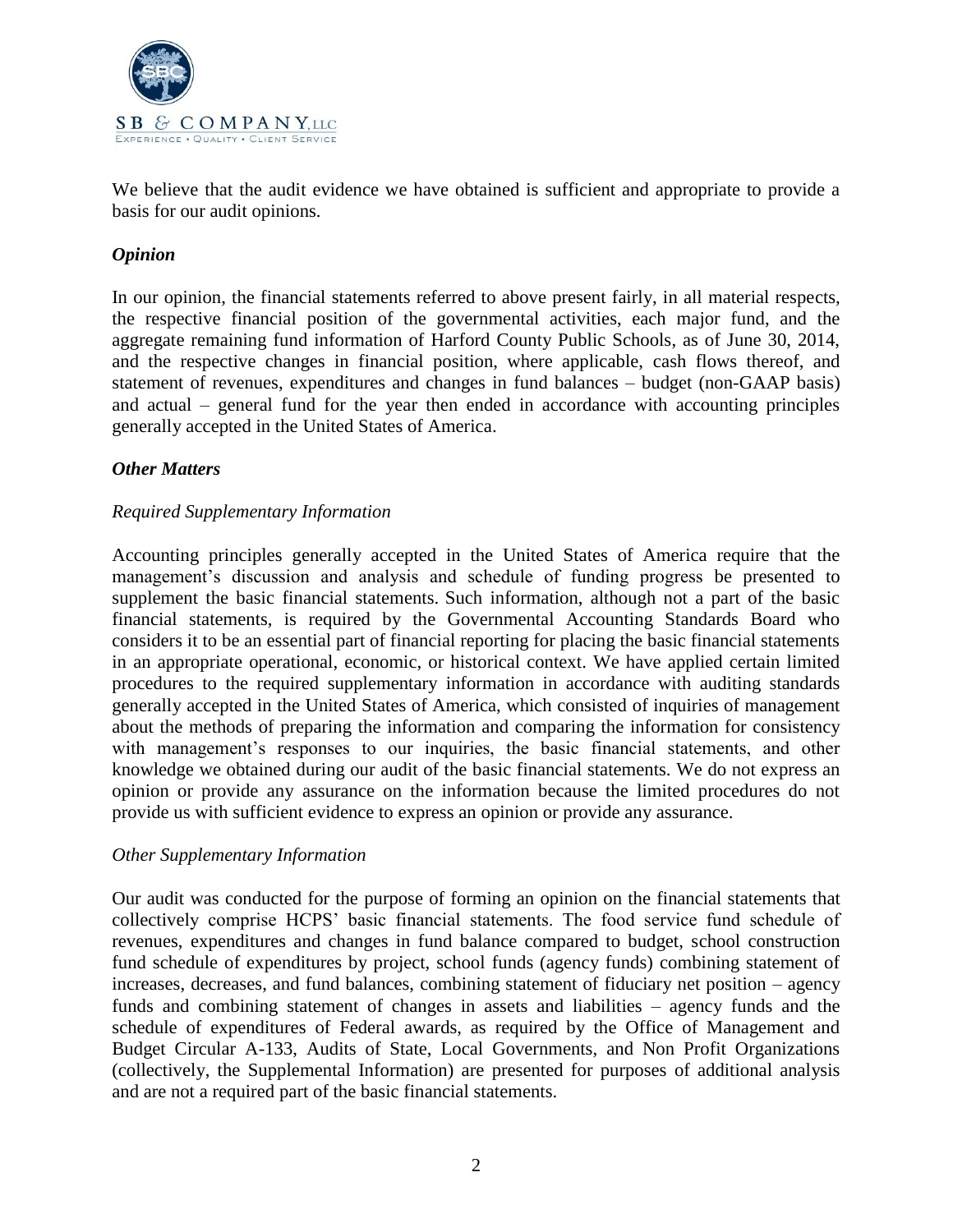

The accompanying Supplemental Information is the responsibility of management and was derived from and relates directly to the underlying accounting and other records used to prepare the basic financial statements. Such information has been subjected to the auditing procedures applied in the audit of the basic financial statements and certain additional procedures, including comparing and reconciling such information directly to the underlying accounting and other records used to prepare the basic financial statements or to the basic financial statements themselves, and other additional procedures in accordance with auditing standards generally accepted in the United States of America. In our opinion, the Supplemental Information is fairly stated, in all material respects, in relation to the basic financial statements as a whole.

The introductory and statistical sections have not been subjected to the auditing procedures applied in the audit of the basic financial statements, and accordingly, we do not express an opinion or provide any assurance on it.

## **Other Reporting Required by** *Government Auditing Standards*

In accordance with *Government Auditing Standards*, we have also issued our report dated September 10, 2014, on our consideration of HCPS' internal control over financial reporting and on our tests of its compliance with certain provisions of laws, regulations, contracts, and grant agreements and other matters. The purpose of that report is to describe the scope of our testing of internal control over financial reporting and compliance and the results of that testing, and not to provide an opinion on internal control over financial reporting or on compliance. That report is an integral part of an audit performed in accordance with *Government Auditing Standards* in considering HCPS' internal control over financial reporting and compliance.

Hunt Valley, Maryland September 10, 2014

SB+ Company, Ifc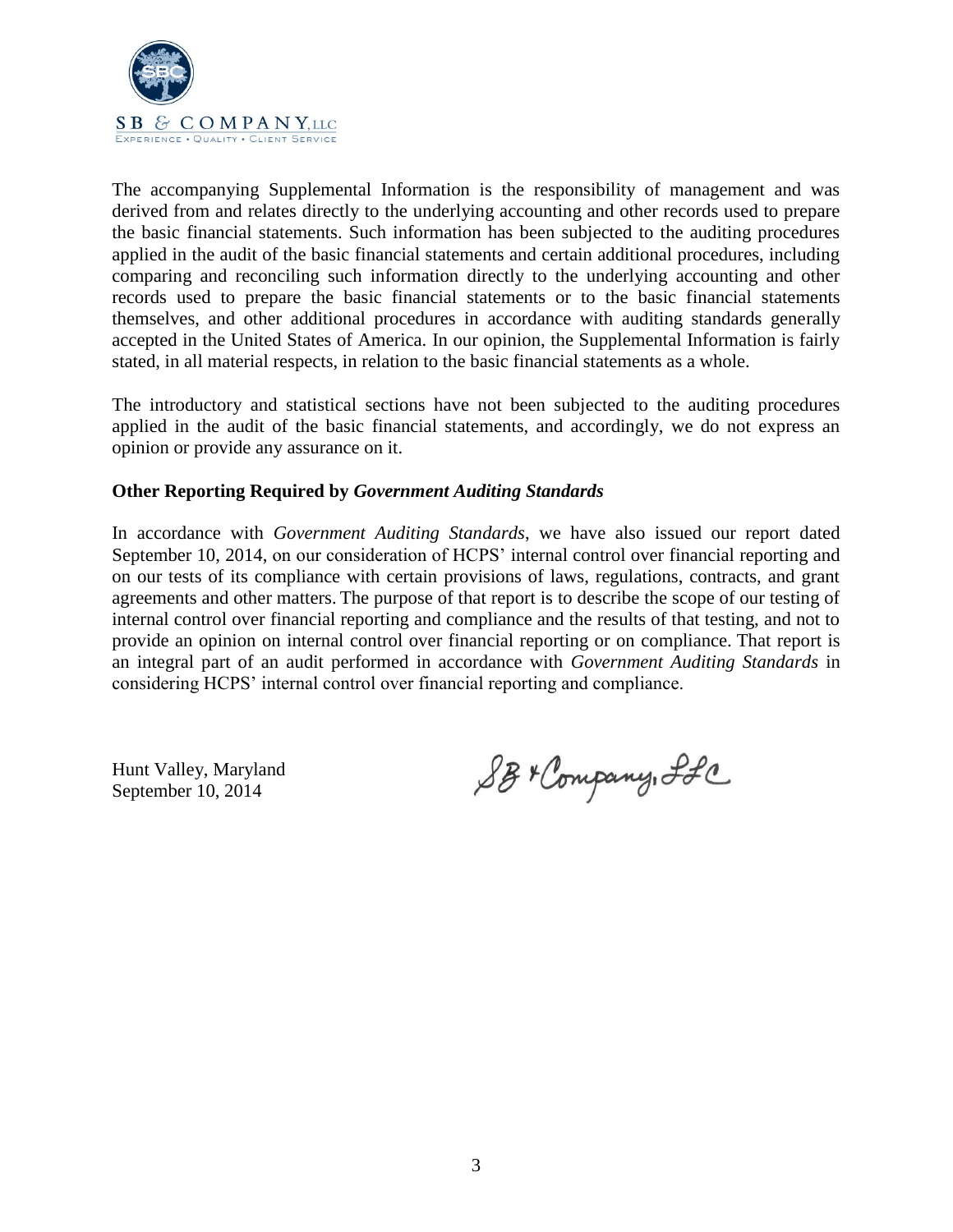

## **REPORT OF INDEPENDENT PUBLIC ACCOUNTANTS ON INTERNAL CONTROL OVER FINANCIAL REPORTING AND ON COMPLIANCE AND OTHER MATTERS BASED ON AN AUDIT OF FINANCIAL STATEMENTS PERFORMED IN ACCORDANCE WITH** *GOVERNMENT AUDITING STANDARDS*

Members of the Board of Education of Harford County Bel Air, Maryland

We have audited, in accordance with auditing standards generally accepted in the United States of America and the standards applicable to financial audits contained in *Government Auditing Standards* issued by the Comptroller General of the United States, the financial statements of the governmental activities, each major fund, and the aggregate remaining fund information of Harford County Public Schools (HCPS) as of and for the year ended June 30, 2014, and the related notes to the financial statements, which collectively comprise HCPS' basic financial statements, and have issued our report thereon dated September 10, 2014.

## *Internal Control over Financial Reporting*

In planning and performing our audit of the financial statements, we considered HCPS' internal control over financial reporting (internal control) to determine the audit procedures that are appropriate in the circumstances for the purpose of expressing our opinions on the financial statements, but not for the purpose of expressing an opinion on the effectiveness of HCPS' internal control. Accordingly, we do not express an opinion on the effectiveness of HCPS' internal control.

A *deficiency in internal control* exists when the design or operation of a control does not allow management or employees in the normal course of performing their assigned functions, to prevent, or detect and correct misstatements on a timely basis. A *material weakness* is a deficiency, or a combination of deficiencies, in internal control, such that there is a reasonable possibility that a material misstatement of the entity's financial statements will not be prevented, or detected and corrected on a timely basis. A *significant deficiency* is a deficiency, or a combination of deficiencies, in internal control that is less severe than a material weakness, yet important enough to merit attention by those charged with governance.

Our consideration of internal control over financial reporting was for the limited purpose described in the first paragraph of this section and was not designed to identify all deficiencies in internal control over financial reporting that might be material weaknesses or significant deficiencies. Given these limitations, during our audit we did not identify any deficiencies in internal control over financial reporting that we consider to be material weaknesses. However, material weaknesses may exist that have not been identified.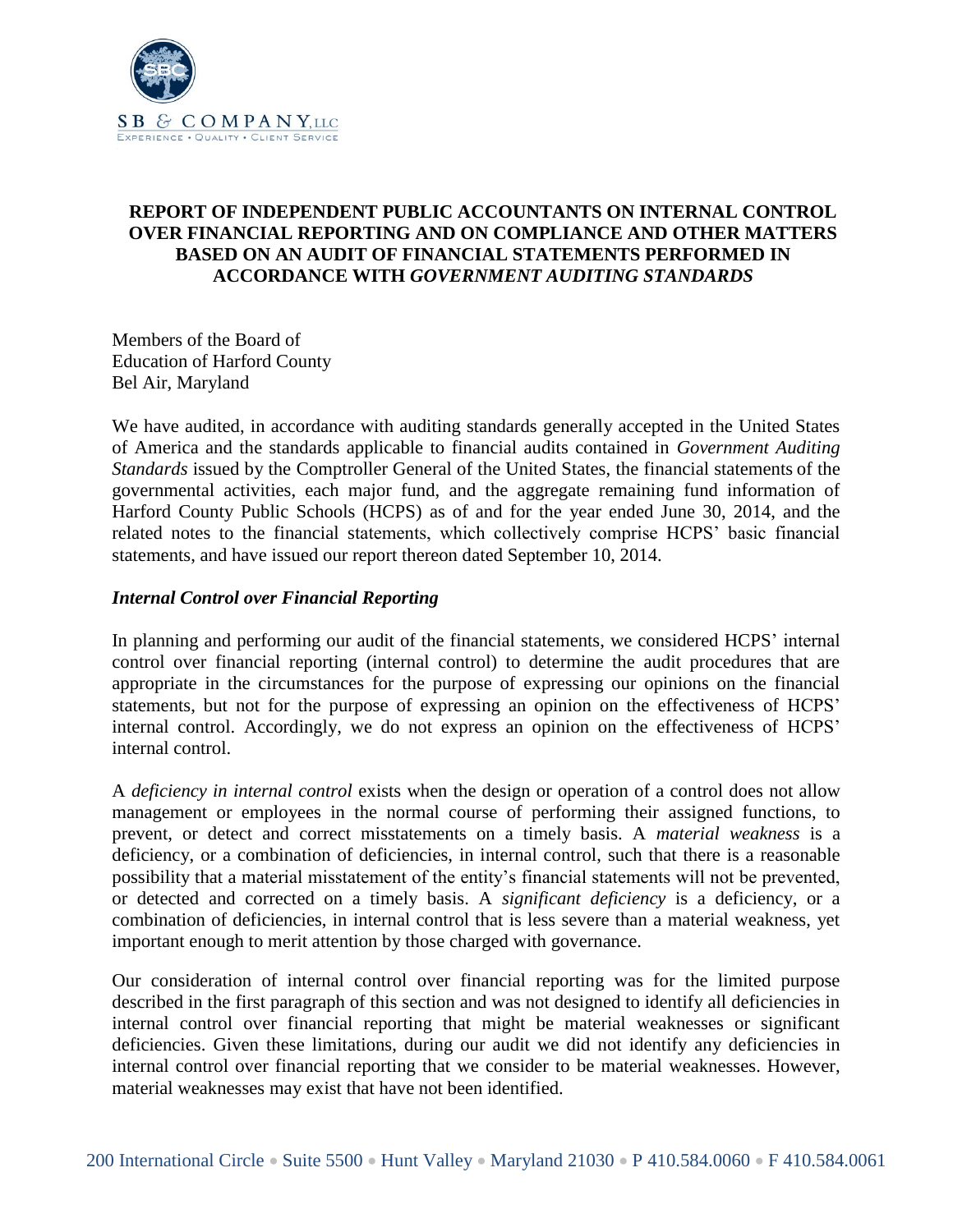

## *Compliance and Other Matters*

As part of obtaining reasonable assurance about whether HCPS' financial statements are free from material misstatement, we performed tests of its compliance with certain provisions of laws, regulations, contracts, and grant agreements, noncompliance with which could have a direct and material effect on the determination of financial statement amounts. However, providing an opinion on compliance with those provisions was not an objective of our audit and, accordingly, we do not express such an opinion. The results of our tests disclosed no instances of noncompliance or other matters that are required to be reported under *Government Auditing Standards.*

#### **Purpose of this Report**

The purpose of this report is solely to describe the scope of our testing of internal control and compliance and the results of that testing, and not to provide an opinion on the effectiveness of the entity's internal control or on compliance. This report is an integral part of an audit performed in accordance with *Government Auditing Standards* in considering the entity's internal control and compliance. Accordingly, this communication is not suitable for any other purpose.

Hunt Valley, Maryland September 10, 2014

SB+ Company, ILC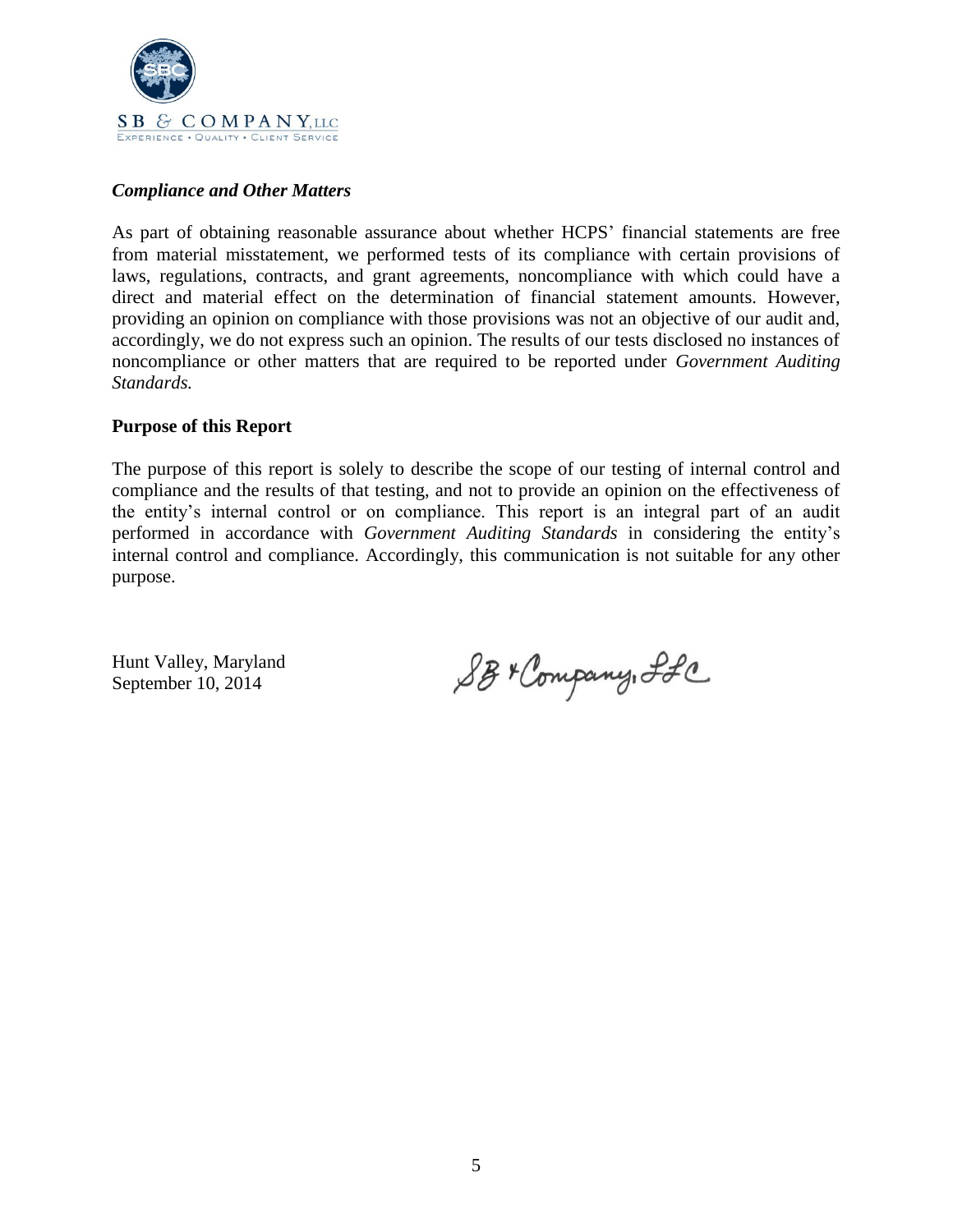

## **REPORT OF INDEPENDENT PUBLIC ACCOUNTANTS ON COMPLIANCE WITH REQUIREMENTS FOR EACH MAJOR FEDERAL PROGRAM AND ON INTERNAL CONTROL OVER COMPLIANCE IN ACCORDANCE WITH OMB CIRCULAR A-133**

Members of the Board of Education of Harford County Bel Air, Maryland

#### **Report on Compliance for Each Major Federal Program**

We have audited Harford County Public School's (HCPS) compliance with the types of compliance requirements described in the U.S. Office of Management and Budget (OMB) Circular A-133 *Compliance Supplement* that could have a direct and material effect on each of HCPS' major Federal programs for the year ended June 30, 2014. HCPS' major Federal programs are identified in the summary of independent public accountants' results section of the accompanying schedule of findings and questioned costs.

#### *Management's Responsibility*

Management is responsible for compliance with the requirements of laws, regulations, contracts, and grants applicable to its Federal programs.

#### *Auditor's Responsibility*

Our responsibility is to express an opinion on compliance for each of HCPS' major Federal programs based on our audit of the types of compliance requirements referred to above. We conducted our audit of compliance in accordance with auditing standards generally accepted in the United States of America; the standards applicable to financial audits contained in *Government Auditing Standards*, issued by the Comptroller General of the United States; and OMB Circular A-133, *Audits of States, Local Governments, and Non-Profit Organizations.*  Those standards and OMB Circular A-133 require that we plan and perform the audit to obtain reasonable assurance about whether noncompliance with the types of compliance requirements referred to above that could have a direct and material effect on a major Federal program occurred. An audit includes examining, on a test basis, evidence about HCPS' compliance with those requirements and performing such other procedures as we considered necessary in the circumstances.

We believe that our audit provides a reasonable basis for our opinion on compliance for each major Federal program. However, our audit does not provide a legal determination of HCPS' compliance.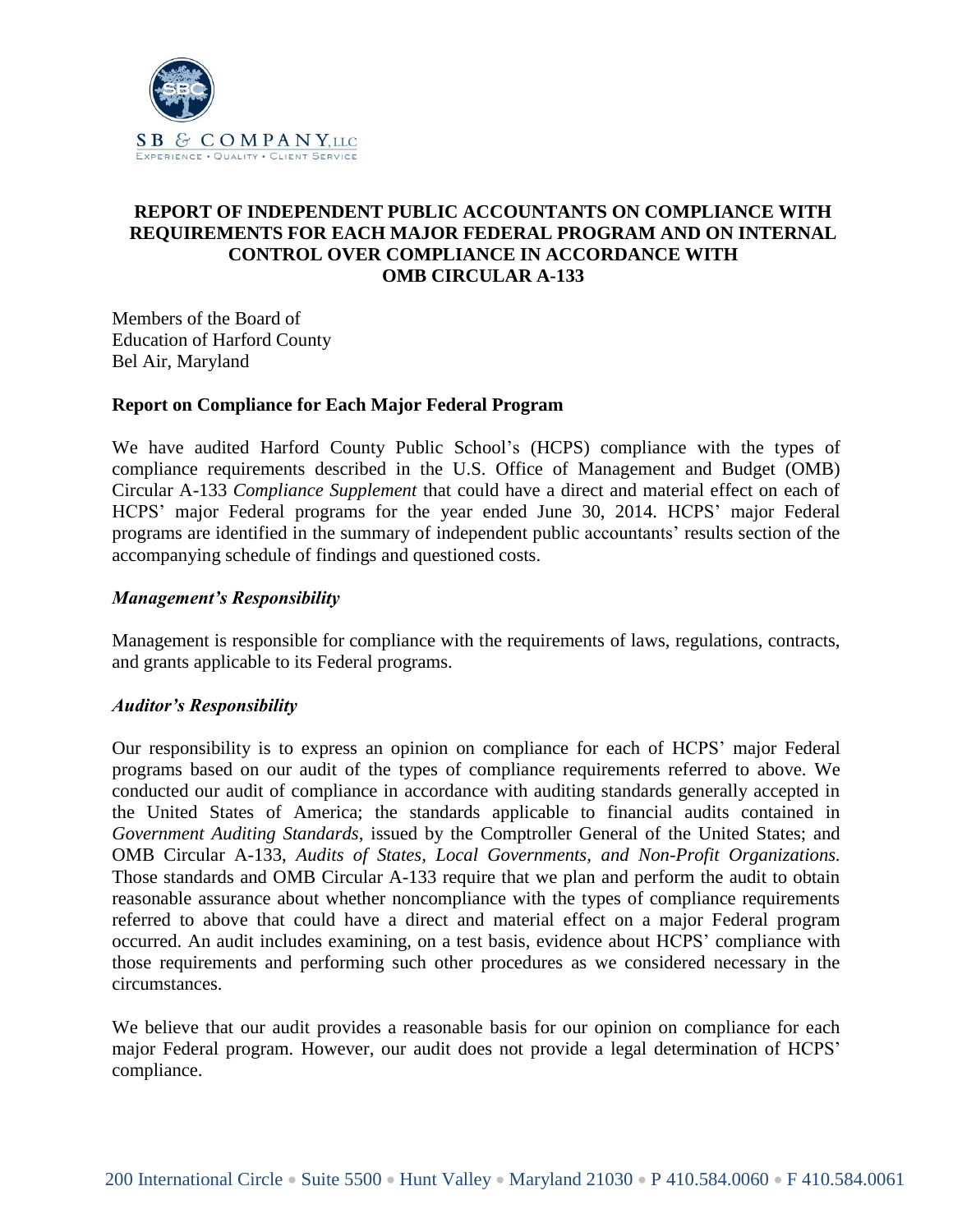

## *Opinion on Each Major Federal Program*

In our opinion, HCPS complied, in all material respects, with the types of compliance requirements referred to above that could have a direct and material effect on each of its major Federal programs for the year ended June 30, 2014.

## **Other Matters**

The results of our auditing procedures disclosed an instance of noncompliance, which is required to be reported in accordance with OMB Circular A-133 and which is described in the accompanying schedule of findings and questioned costs as item 2014-001. Our opinion on each major Federal program is not modified with respect to this matter.

HCPS's response to the noncompliance finding identified in our audit is described in the accompanying schedule of findings and questioned. HCPS's response was not subjected to the auditing procedures applied in the audit of compliance and, accordingly, we express no opinion on the response.

#### **Report on Internal Control over Compliance**

Management of HCPS is responsible for establishing and maintaining effective internal control over compliance with the types of compliance requirements referred to above. In planning and performing our audit of compliance, we considered HCPS' internal control over compliance with the types of requirements that could have a direct and material effect on each major Federal program as a basis for designing auditing procedures that are appropriate in the circumstances for the purpose of expressing an opinion on compliance for each major Federal program and to test and report on internal control over compliance in accordance with OMB Circular A-133, but not for the purpose of expressing an opinion on the effectiveness of internal control over compliance. Accordingly, we do not express an opinion on the effectiveness of HCPS' internal control over compliance.

A *deficiency in internal control over compliance* exists when the design or operation of a control over compliance does not allow management or employees, in the normal course of performing their assigned functions, to prevent, or detect and correct noncompliance with a type of compliance requirement of a Federal program on a timely basis. A *material weakness in internal control over compliance* is a deficiency, or combination of deficiencies in internal control over compliance, such that there is a reasonable possibility that material noncompliance with a type of compliance requirement of a Federal program will not be prevented, or detected and corrected on a timely basis. A *significant deficiency in internal control over compliance* is a deficiency, or a combination of deficiencies, in internal control over compliance with a type of compliance requirement of a Federal program that is less severe than a material weakness in internal control over compliance, yet important enough to merit attention by those charged with governance.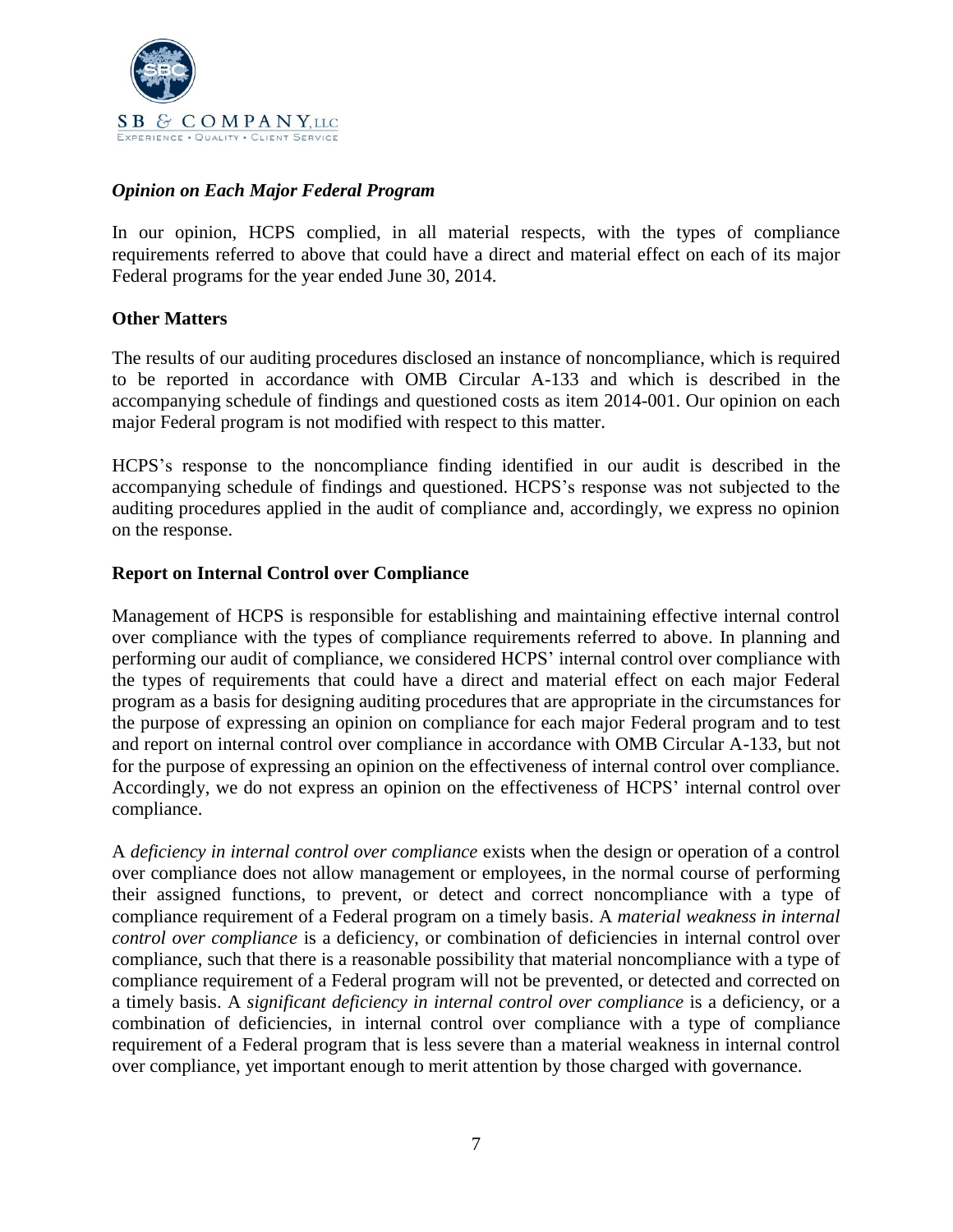

Our consideration of internal control over compliance was for the limited purpose described in the first paragraph of this section and was not designed to identify all deficiencies in internal control over compliance that might be material weaknesses or significant deficiencies. We did not identify any deficiencies in internal control over compliance that we consider to be material weaknesses. However, material weaknesses may exist that have not been identified.

The purpose of this report on internal control over compliance is solely to describe the scope of our testing of internal control over compliance and the results of that testing based on the requirements of OMB Circular A-133. Accordingly, this report is not suitable for any other purpose.

Hunt Valley, Maryland October 17, 2014

SB+ Company, Ifc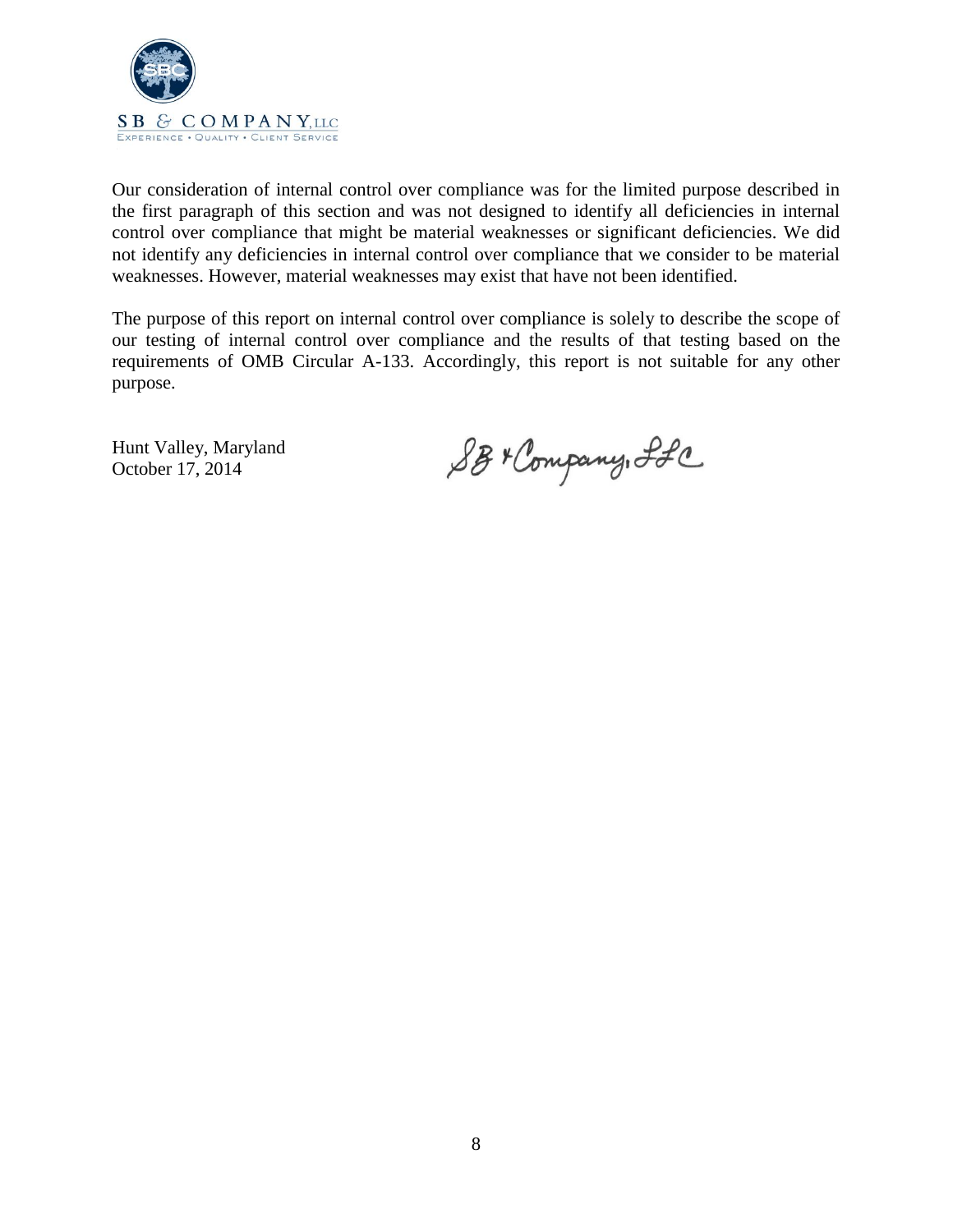## **Schedule of Expenditures of Federal Awards For the Year Ended June 30, 2014**

| Federal Grantor/Pass Through Grantor/Program or Cluster Title                                   | Federal<br><b>CFDA</b><br><b>Number</b> | Pass-Through<br><b>Entity</b><br>Identifying<br>Number/ Grant<br><b>Number</b> | Federal<br><b>Expenditures</b> |
|-------------------------------------------------------------------------------------------------|-----------------------------------------|--------------------------------------------------------------------------------|--------------------------------|
| <b>United States Department of Agriculture</b>                                                  |                                         |                                                                                |                                |
|                                                                                                 |                                         |                                                                                |                                |
| Passed through Maryland State Department of Education (MSDE)<br><b>Child Nutrition Cluster:</b> |                                         |                                                                                |                                |
| Food Donation                                                                                   | 10.555                                  | Unknown                                                                        | \$<br>954,718                  |
| School Breakfast Program                                                                        | 10.553                                  | Unknown                                                                        | 1,778,467                      |
| Summer Food Service Program for Children                                                        | 10.559                                  | Unknown                                                                        | 181,639                        |
| National School Lunch Program                                                                   | 10.555                                  | Unknown                                                                        | 5,208,499                      |
| <b>Total Child Nutrition Cluster</b>                                                            |                                         |                                                                                | 8,123,323                      |
|                                                                                                 |                                         |                                                                                |                                |
| Fresh Fruits and Vegetables                                                                     | 10.582                                  | Unknown                                                                        | 23,800                         |
| Healthy Hunger Free Kids Act Culinary Skills FY14                                               | 10.560                                  | 135383                                                                         | 7,200                          |
| Healthy Hunger Free Kids Act Environmental FY14                                                 | 10.560                                  | 135383                                                                         | 374                            |
| Food Service Cook Smart FY12                                                                    | 10.574                                  | 125667                                                                         | 2,336                          |
| Food Service Cook Smart FY12                                                                    | 10.560                                  | 125667                                                                         | 5,405                          |
| <b>Total U.S. Department of Agriculture</b>                                                     |                                         |                                                                                | 8,162,438                      |
| <b>United States Department of Defense</b>                                                      |                                         |                                                                                |                                |
| Department of Defense Education Activity Churchville and Meadowvale FY12                        | 12.030                                  | 12120003                                                                       | 74,876                         |
| Department of Defense Education Activity EAGLES STEM FY10                                       | 12.030                                  | 10120034                                                                       | 61,863                         |
| <b>Total U.S. Department of Defense</b>                                                         |                                         |                                                                                | 136,739                        |
| <b>United States Department of Labor</b>                                                        |                                         |                                                                                |                                |
| Passed through Susquehanna Workforce Network                                                    |                                         |                                                                                |                                |
| Reconnecting Youth Follow Up FY13                                                               | 17.259                                  | 1312021A                                                                       | 12,752                         |
| Reconnecting Youth Follow Up FY14                                                               | 17.259                                  | 1412028A                                                                       | 9,235                          |
| Reconnecting Youth FY13                                                                         | 17.259                                  | 1312022A                                                                       | 84,010                         |
| Reconnecting Youth FY14                                                                         | 17.259                                  | 1412029A                                                                       | 63,999                         |
| <b>Total U.S. Department of Labor</b>                                                           |                                         |                                                                                | 169,996                        |
| <b>United States Department of Education</b>                                                    |                                         |                                                                                |                                |
| USDE Elementary Counseling Service FY14                                                         | 84.215                                  | 1412007A                                                                       | 218,105                        |
| Passed through MSDE                                                                             |                                         |                                                                                |                                |
| Title I Cluster:                                                                                |                                         |                                                                                |                                |
| Title I Part A FY12                                                                             | 84.010                                  | 124535                                                                         | 154                            |
| Title I Part A FY13                                                                             | 84.010                                  | 134398                                                                         | 1,273,810                      |
| Title I Part A FY14                                                                             | 84.010                                  | 144479                                                                         | 3,858,113                      |
| Title I School Improvement Grant Focus #1 FY13                                                  | 84.010                                  | 135001                                                                         | 7,273                          |
| Title I School Improvement Grant Focus #1 FY14                                                  | 84.010                                  | 144633                                                                         | 83,300                         |
| Title I School Improvement Grant Focus #2 FY13                                                  | 84.010                                  | 135162                                                                         | 53,813                         |
| Title I School Improvement Grant Approaching Targets FY14                                       | 84.010                                  | 145067                                                                         | 12,864                         |
| Title I School Improvement Grant Focus #3 FY13                                                  | 84.010                                  | 135199                                                                         | 30,000                         |
| <b>Total Title I Cluster</b>                                                                    |                                         |                                                                                | 5,319,327                      |

The accompanying notes are an integral part of this schedule.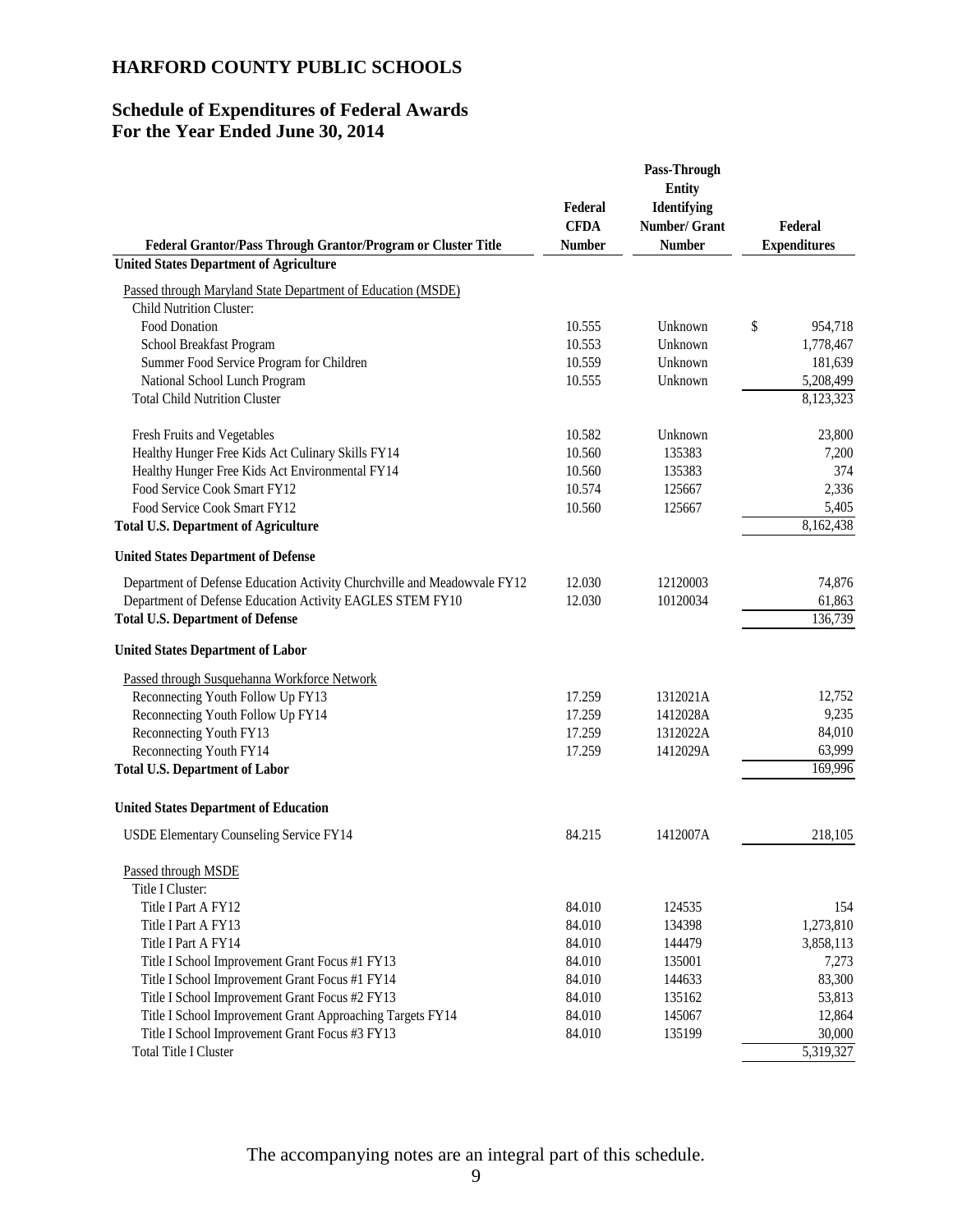## **Schedule of Expenditures of Federal Awards For the Year Ended June 30, 2014**

|                                                                                                             | Federal                      | Pass-Through<br><b>Entity</b><br><b>Identifying</b> |                                |
|-------------------------------------------------------------------------------------------------------------|------------------------------|-----------------------------------------------------|--------------------------------|
| Federal Grantor/Pass Through Grantor/Program or Cluster Title                                               | <b>CFDA</b><br><b>Number</b> | Number/ Grant<br><b>Number</b>                      | Federal<br><b>Expenditures</b> |
| <b>United States Department of Education (continued)</b>                                                    |                              |                                                     |                                |
| Passed through MSDE (continued)                                                                             |                              |                                                     |                                |
| <b>Special Education Cluster:</b>                                                                           |                              |                                                     |                                |
| Special Education MOE FY14                                                                                  | 84.027                       | 145079                                              | \$<br>1,870                    |
| Special Education MOE Parentally Placed FY14                                                                | 84.027                       | 145079                                              | 35                             |
| Special Education Local Flexability FY13                                                                    | 84.027                       | 134269                                              | 48,747                         |
| Special Education Local Flexability FY14                                                                    | 84.027                       | 144212                                              | 53,011                         |
| Special Education SECAC FY13                                                                                | 84.027                       | 134269                                              | 589                            |
| Special Education SECAC FY14                                                                                | 84.027                       | 144212                                              | 450                            |
| Special Education Parentally Placed One Time Supplemental FY14                                              | 84.173                       | 144213                                              | 2,783                          |
| Special Education Parentally Placed FY14                                                                    | 84.027                       | 144212                                              | 135,955                        |
| Special Education One Time Supplemental FY14                                                                | 84.027                       | 122213                                              | 240,098<br>7,152,334           |
| Special Education Passthrough FY14<br>Special Education Transition FY13                                     | 84.027<br>84.027             | 144212<br>134269                                    | 9,887                          |
| Infant and Toddler CLIG IDEA Part D FY14                                                                    | 84.027                       | 144225                                              | 48,634                         |
| Infant and Toddler CLIG IDEA IFSP Portion FY14                                                              | 84.027                       | 144225                                              | 209,065                        |
| Infant and Toddler CLIG IDEA Part B FY14                                                                    | 84.173                       | 144225                                              | 9,000                          |
| Special Education PreSchool Passthrough FY13                                                                | 84.173                       | 134269                                              | 726                            |
| Special Education PreSchool Passthrough FY14                                                                | 84.173                       | 144212                                              | 191,181                        |
| Special Education PreSchool Passthrough Parentally PlacedFY14                                               | 84.173                       | 144212                                              | 304                            |
| Maryland Model for School Readiness FY13                                                                    | 84.173                       | 134557                                              | 15,754                         |
| <b>Total Special Education Cluster</b>                                                                      |                              |                                                     | 8,120,423                      |
| Early Intervention Services (IDEA) Cluster:                                                                 |                              |                                                     |                                |
| Infant and Toddler IDEA Part C FY13                                                                         | 84.181                       | 134368                                              | 240                            |
| Infant and Toddler CLIG IDEA Part H FY14                                                                    | 84.181                       | 144225                                              | 282,292                        |
| Infant and Toddler Supplemental FY14                                                                        | 84.181                       | 145092                                              | 50,000                         |
| Total Early Intervention Services (IDEA) Cluster                                                            |                              |                                                     | 332,532                        |
| McKinny-Vento Homeless Youth FY14                                                                           | 84.196                       | 145107                                              | 19,229                         |
| Title III English Language Acquisition FY12                                                                 | 84.365                       | 124292                                              | 23,019                         |
| Title III English Language Acquisition FY13                                                                 | 84.365                       | 134217                                              | 29,874                         |
| Title II Part A Highly Qualified Teacher FY13                                                               | 84.367                       | 134594                                              | 47,454                         |
| Title II Part A Highly Qualified Teacher FY14                                                               | 84.367                       | 144770                                              | 939,419                        |
| Race to the Top RTTT Project #2 Year 3                                                                      | 84.395                       | 115750                                              | 41,135                         |
| Race to the Top RTTT Project #2 Year 4                                                                      | 84.395                       | 115750                                              | 223,255                        |
| Race to the Top RTTT Project #4 Year 3                                                                      | 84.395                       | 115750                                              | 24,994                         |
| Race to the Top RTTT Project #4 Year 4                                                                      | 84.395                       | 115750                                              | 68,775                         |
| Race to the Top RTTT Project #6 Year 3                                                                      | 84.395                       | 115750                                              | 34,979                         |
| Race to the Top RTTT Project #6 Year 4                                                                      | 84.395                       | 155750                                              | 107,023                        |
| Race to the Top RTTT Project #7 Year 3                                                                      | 84.395                       | 115750                                              | 120,115                        |
| Race to the Top RTTT Project #7 Year 4                                                                      | 84.395                       | 115750                                              | 94,604                         |
| Race to the Top RTTT EEA and TIA FY13                                                                       | 84.395                       | 135309                                              | 149,521                        |
| Race to the Top RTTT EEA and TIA FY13                                                                       | 84.395                       | 145069                                              | 375                            |
| RTTT WLP After School Chinese Program DEES FY14                                                             | 84.395                       | 144089                                              | 35,000                         |
| RTTT Early Learning Challenge FY14                                                                          | 84.412                       | 135425                                              | 14,265                         |
| RTTT LEP ESOL Incentives FY14                                                                               | 84.395                       | 144611                                              | 7,500                          |
| RTTT Teacher and Principal Evaluation FY14<br>CTE Reserve Homeland Security and Emergency Preparedness FY14 | 84.395<br>84.048             | 144945<br>144675                                    | 51,062<br>7,277                |
| Carl Perkins FY13                                                                                           | 84.048                       | 134772                                              | 62,556                         |
| Carl Perkins FY14                                                                                           | 84.048                       | 144509                                              | 318,338                        |
| Project Lead the Way C Milton Wright High School FY13                                                       | 84.048                       | 134949                                              | 677                            |
| CTE Reserve Project Lead the Way CMWHS FY14                                                                 | 84.048                       | 144675                                              | 19,519                         |
| CTE Reserve Project Lead the Way ABHS FY14                                                                  | 84.048                       | 144675                                              | 20,616                         |
| CTE Reserve Professional Development Grant FY14                                                             | 84.048                       | 144675                                              | 9,933                          |
| Special Education Maryland Seamless Transition Collaborative FY13                                           | 84.126                       | 134824                                              | 6,646                          |
| Special Education Maryland Seamless Transition Collaborative FY13                                           | 84.235                       | 134824                                              | 18,747                         |
| AP/IB Test Reduction Grant FY14                                                                             | 84.330                       | 144715                                              | 5,546                          |
|                                                                                                             |                              |                                                     |                                |

The accompanying notes are an integral part of this schedule.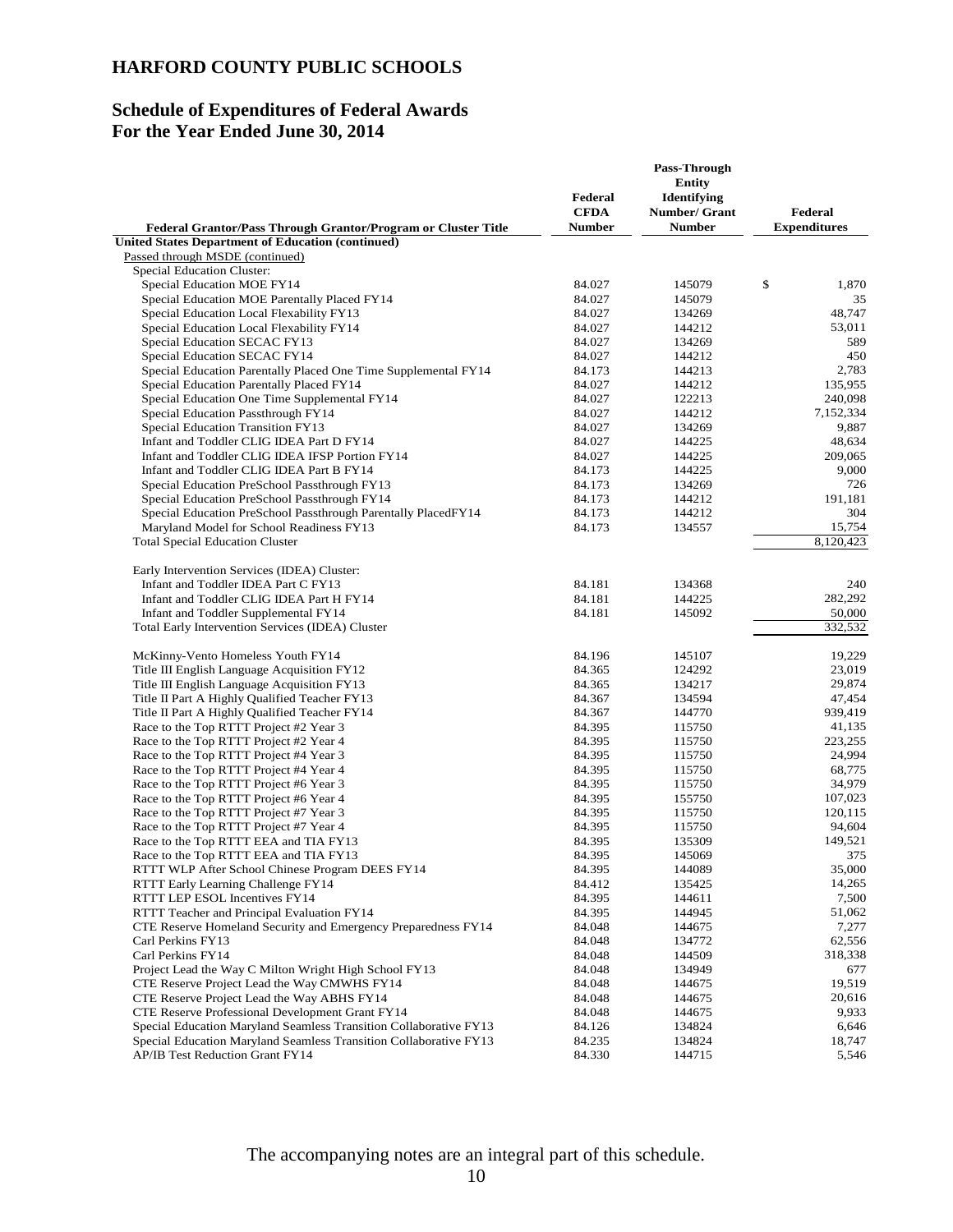## **Schedule of Expenditures of Federal Awards For the Year Ended June 30, 2014**

| Federal<br><b>CFDA</b>                                                            | Pass-Through<br><b>Entity</b><br><b>Identifying</b><br>Number/ Grant | Federal             |
|-----------------------------------------------------------------------------------|----------------------------------------------------------------------|---------------------|
| <b>Number</b><br>Federal Grantor/Pass Through Grantor/Program or Cluster Title    | <b>Number</b>                                                        | <b>Expenditures</b> |
| <b>United States Department of Education (continued)</b>                          |                                                                      |                     |
| Passed through MSDE (continued)                                                   |                                                                      |                     |
| Special Education Impact Aid for Children with Severe Disabilities FY12<br>84.041 | 12120008                                                             | \$<br>10,624        |
| Special Education Impact Aid for Children with Severe Disabilities FY13<br>84.041 | 1312018A                                                             | 28,710              |
| Special Education Impact Aid for Children with Severe Disabilities FY14<br>84.041 | 1412012A                                                             | 12,889              |
| PHHS Combating Childhood Obesity FY10<br>84.186                                   | 10120001                                                             | 124                 |
| <b>Community Transition Grant Recess Carts FY12</b><br>84.186                     | 1212028                                                              | 839                 |
| Community Transition Grant School Wellness FY13<br>84.186                         | 1312001A                                                             | 2,533               |
| <b>Total Passed through MSDE</b>                                                  |                                                                      | 16,329,454          |
| Passed through Howard County Public Schools                                       |                                                                      |                     |
| MSP Environmental Literacy FY14<br>84.366                                         | 1412009A                                                             | 7,000               |
| <b>Total U.S. Department of Education</b>                                         |                                                                      | 16,554,559          |
| <b>United States Department of Homeland Security</b>                              |                                                                      |                     |
| Passed through Maryland Emergency Management Administration                       |                                                                      |                     |
| Urban Area Security Initiative Homeland Security Education Program FY13<br>97.009 | 1312024A                                                             | 3,746               |
| Urban Area Security Initiative Homeland Security Education Program FY14<br>97.009 | 1412039A                                                             | 21,118              |
| Urban Area Security Initiative Homeland Security Education Program FY13<br>97.009 | 1312025A                                                             | 7,199               |
| <b>Total U.S. Department of Homeland Security</b>                                 |                                                                      | 32,063              |
| <b>TOTAL FEDERAL EXPENDITURES</b>                                                 |                                                                      | 25,055,795<br>S     |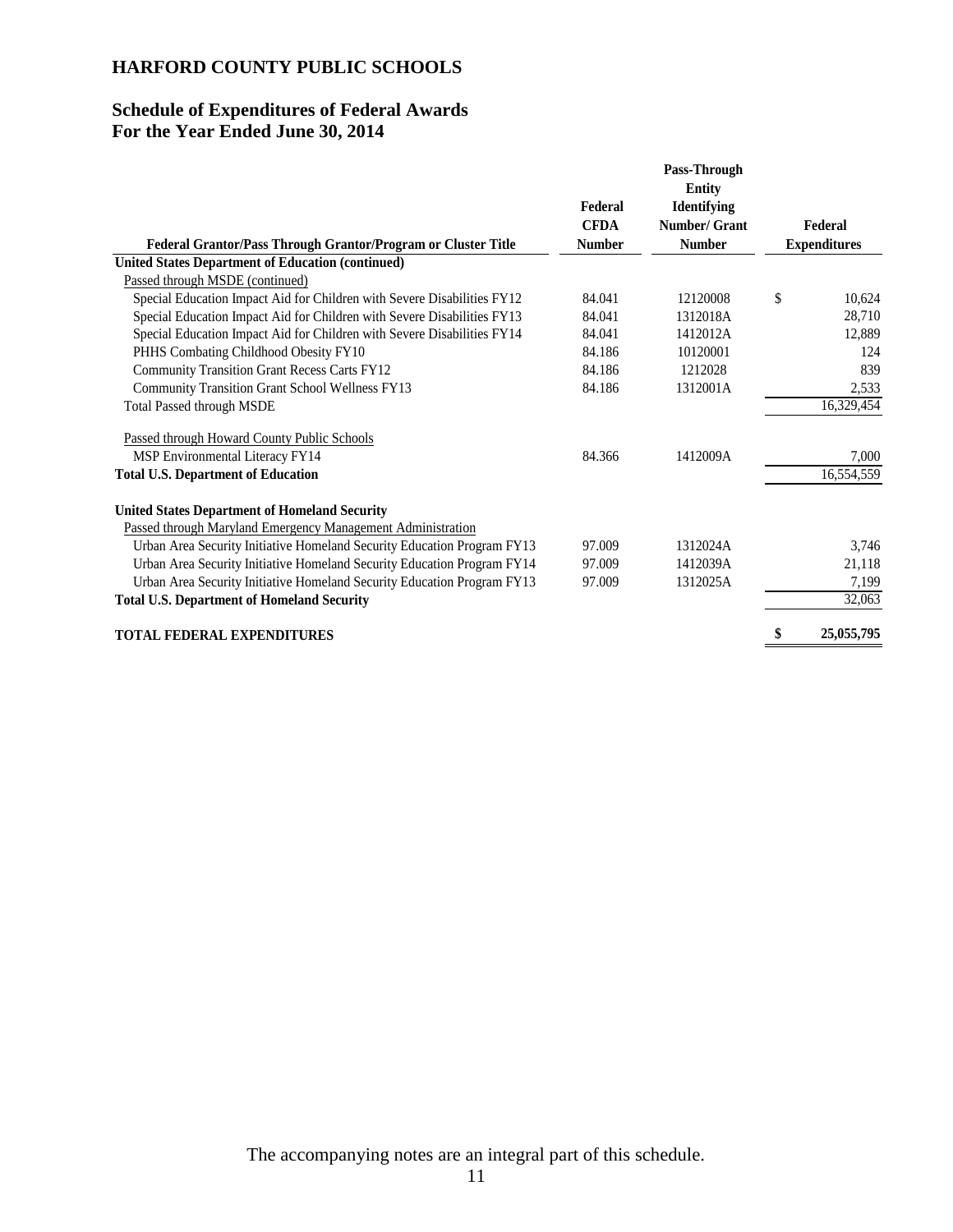#### **Notes to the Schedule of Expenditures of Federal Awards June 30, 2014**

#### **1. SUMMARY OF SIGNIFICANT ACCOUNTING POLICIES**

All Federal grant operations of Harford County Public Schools (HCPS) are included in the scope of the Office of Management and Budget (OMB) Circular A-133 audit (the Single Audit). The Single Audit was performed in accordance with the provisions of the OMB Circular A-133 (the Compliance Supplement). Compliance testing of all requirements, as described in the Compliance Supplement, was performed for the major grant programs noted below. The programs on the schedule of expenditures of Federal awards represent all Federal award programs and other grants with fiscal year 2014 cash or non-cash expenditures activities. For our Single Audit testing, we tested Federal award programs with 2014 cash and non-cash expenditures in excess of \$751,674 to ensure coverage of at least 25% of Federally granted funds. Our actual coverage was 25.11 %.

|                      | Federal            |  | Federal             |  |
|----------------------|--------------------|--|---------------------|--|
| <b>Major Program</b> | <b>CFDA Number</b> |  | <b>Expenditures</b> |  |
| Title I              | 84.010             |  | 5,319,327           |  |
| Race to the Top      | 84.395/84.412      |  | 972,603             |  |
|                      |                    |  | 6,291,930           |  |

#### **2. BASIS OF PRESENTATION**

The schedule of expenditures of Federal awards has been accounted for on the accrual basis of accounting.

#### **3. RECONCILIATION TO THE BASIC FINANCIAL STATEMENTS**

Total expenditures per the schedule of expenditures of Federal awards reconciles to the HCPS's basic financial statements as follows:

| Revenues per the Statement of Revenues, Expenditures and Changes  |    |            |
|-------------------------------------------------------------------|----|------------|
| in Fund Balances (Net Assets)                                     |    |            |
| Total per Financial Statements - State and Federal Funds          | \$ | 29,727,813 |
| Less: State Restricted                                            |    | 10,491,150 |
| Less: Local Restricted                                            |    | 298,770    |
| Plus: Food Service                                                |    | 8,147,123  |
| <b>Total per Financial Statements</b>                             |    | 27,085,016 |
|                                                                   |    |            |
| Less: Medical Assistance payments not recorded on SEFA            |    | 2,073,395  |
| Plus: Change in current and prior year encumbrances               |    | 44,174     |
| Total expenditures per schedule of expenditures of Federal awards | S  | 25,055,795 |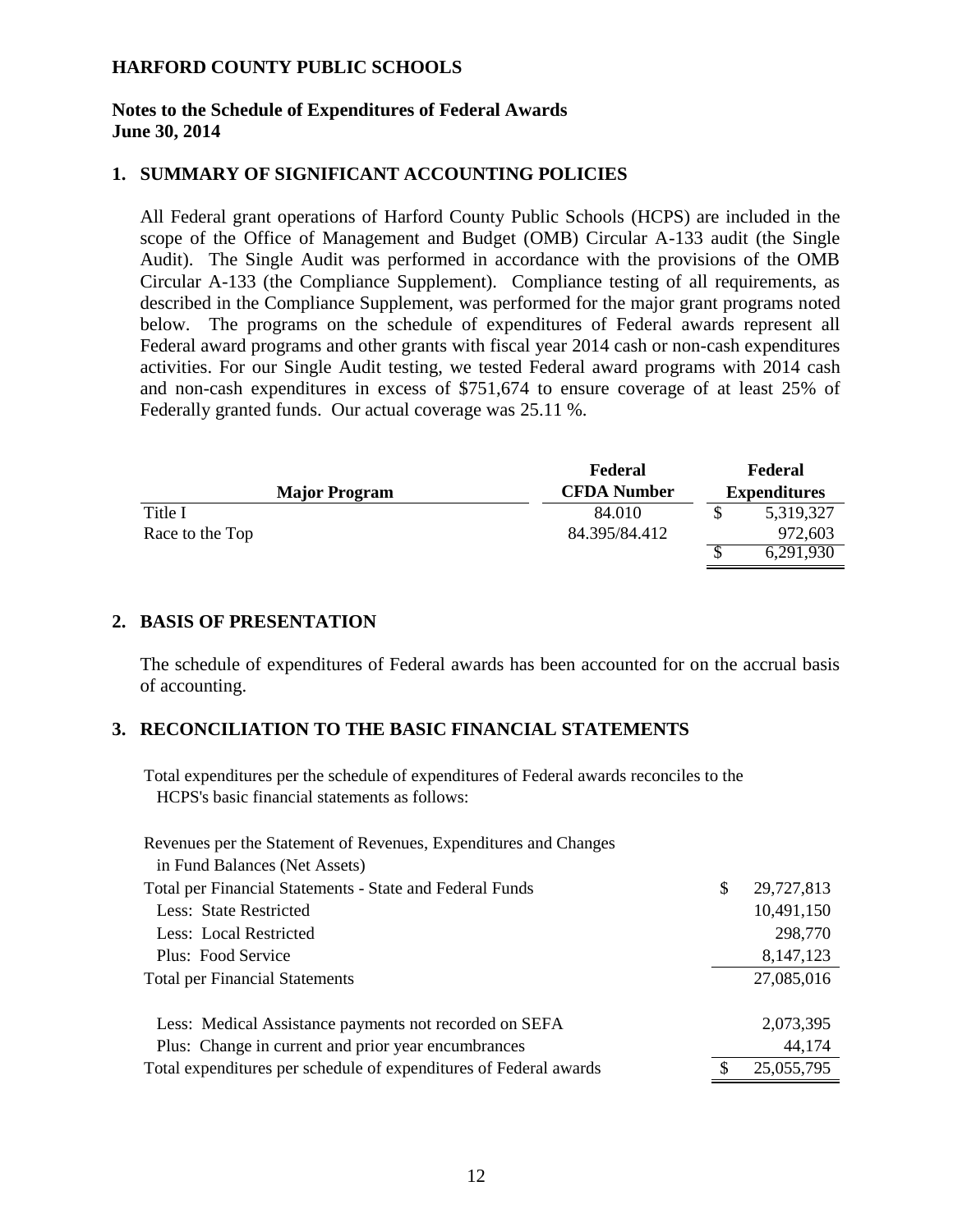## **Schedule of Findings and Questioned Costs For the Year Ended June 30, 2014**

# **Section I - Summary of Independent Public Accountants' Results**

# **Financial Statements**

| Type of Independent Public Accountants' report issued                                                                     | Unmodified     |
|---------------------------------------------------------------------------------------------------------------------------|----------------|
| Internal control over financial reporting:                                                                                |                |
| Material weakness(es) identified?                                                                                         | N <sub>0</sub> |
| Significant deficiency (ies) identified?                                                                                  | None Reported  |
| Noncompliance material to the financial statements noted?                                                                 | N <sub>0</sub> |
| <b>Federal Awards</b>                                                                                                     |                |
| Type of Independent Public Accountants' report issued on<br>compliance for major programs                                 | Unmodified     |
| Internal control over major programs:                                                                                     |                |
| Material weakness(es) identified?                                                                                         | N <sub>o</sub> |
| Significant deficiency (ies) identified?                                                                                  | N <sub>0</sub> |
| Any audit findings disclosed that are required to be reported in<br>accordance with section 510(a) of OMB Circular A-133? | N <sub>o</sub> |

# **Identification of Major Programs:**

| <b>Identification of Major Programs:</b>                            |                                       |    |                     |  |
|---------------------------------------------------------------------|---------------------------------------|----|---------------------|--|
|                                                                     | <b>Federal CFDA</b>                   |    | Federal             |  |
|                                                                     | <b>Major Program</b><br><b>Number</b> |    | <b>Expenditures</b> |  |
| Title I                                                             | 84.010                                | \$ | 5,319,327           |  |
| Race to the Top                                                     | 84.395/84.412                         |    | 972,603             |  |
| Dollar threshold used to distinguish between type A and B programs: |                                       | \$ | 751,674             |  |
| Auditee qualified as low-risk auditee?                              |                                       |    | Yes                 |  |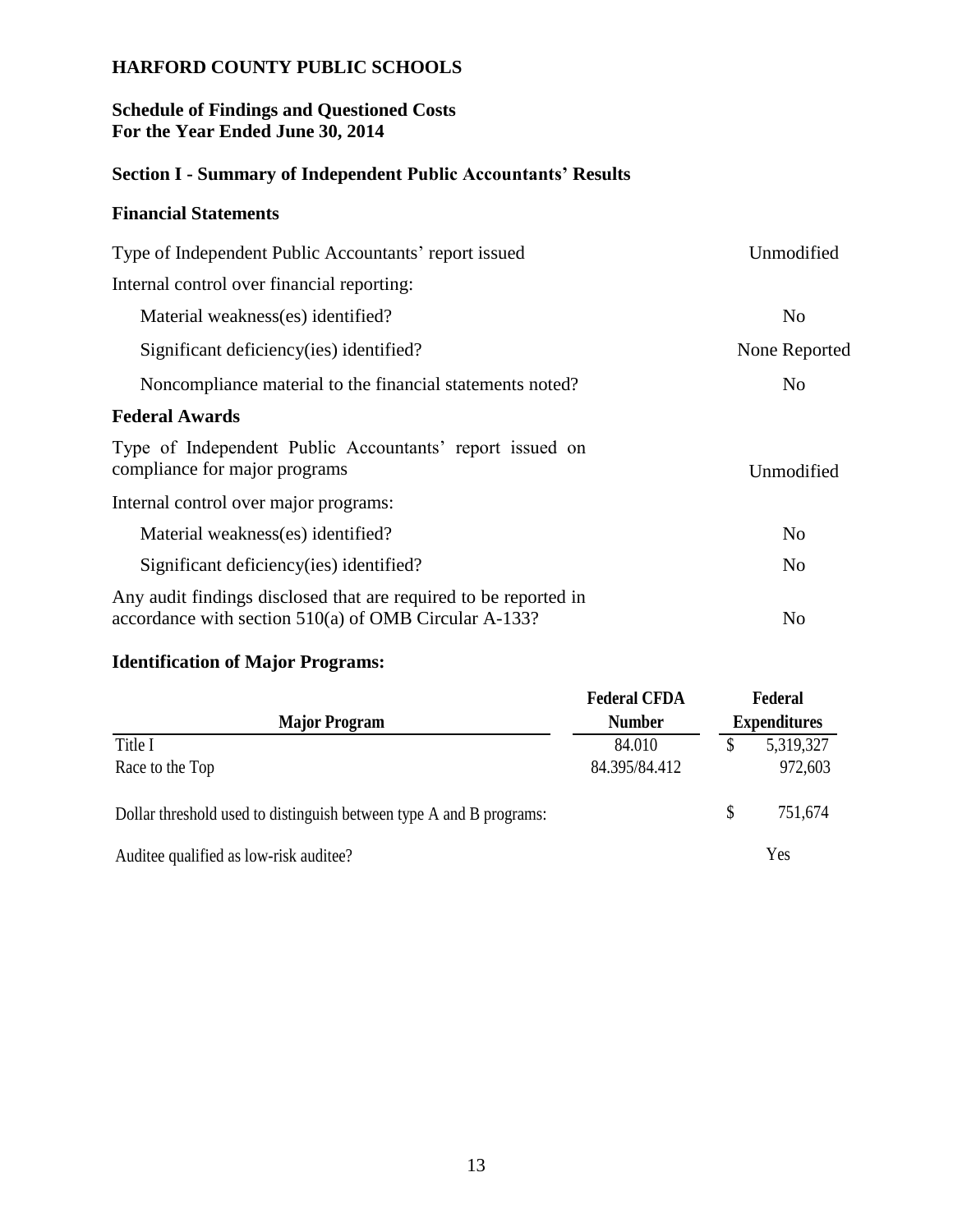**Schedule of Findings and Questioned Costs For the Year Ended June 30, 2014**

# **Section II - Financial Statement Findings**

None Noted.

# **Section III - Federal Award Findings**

See finding 2014-001.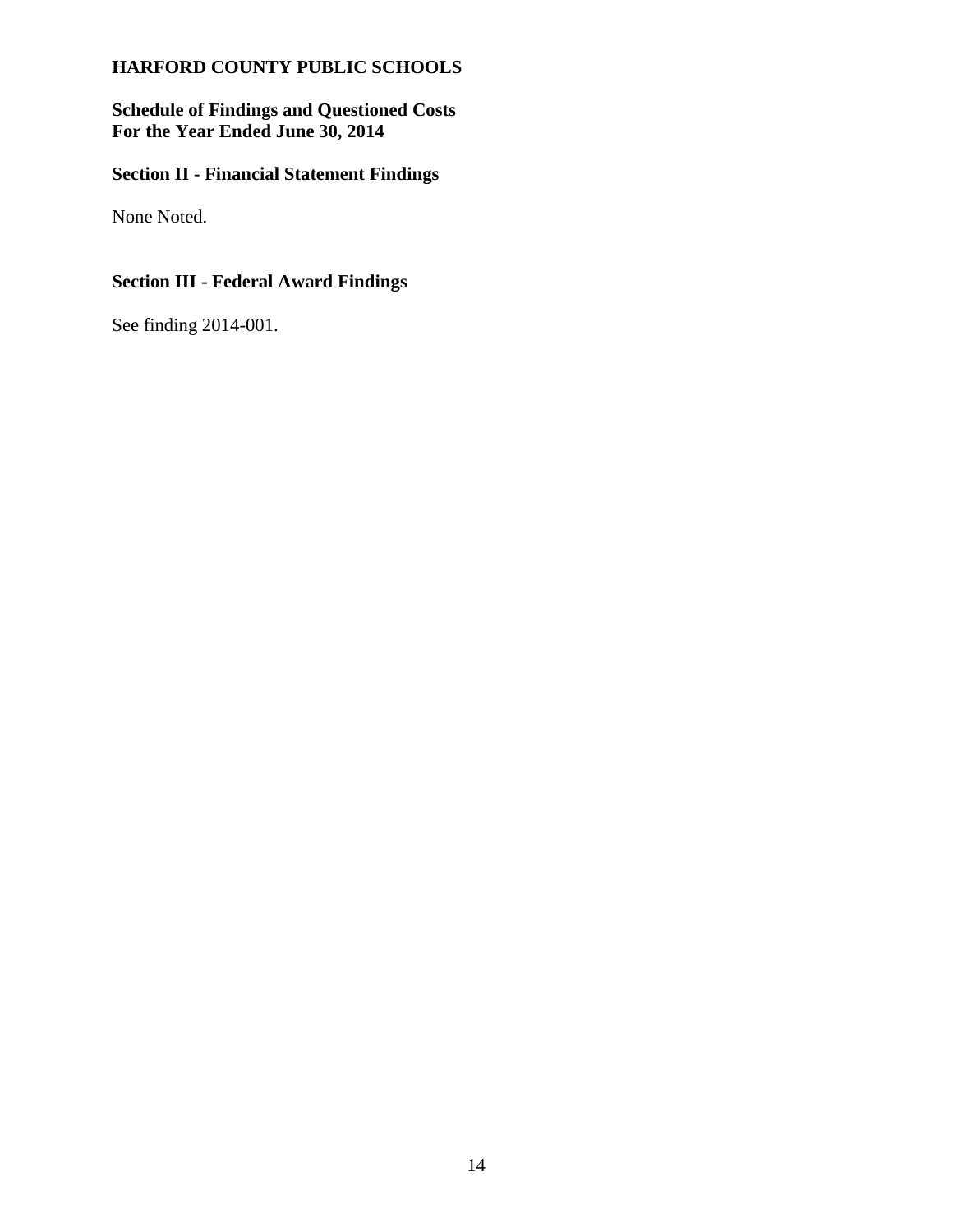**Schedule of Findings and Questioned Costs For the Year Ended June 30, 2014**

**Finding 2014 – 001**

**CFDA 84.395/84.412 – Race to the Top** 

## **U.S. Department of Education (ED)**

## **Compliance and Internal Control Deficiency over Procurement and Suspension and Debarment**

## *Condition:*

During our testing of procurement and suspension and debarment, we were unable to obtain a copy of a contract (which includes required Federal clauses) between the vendor and HCPS. Additionally, we were unable to obtain evidence that HCPS verified whether the vendor was suspended or debarred. However, we checked the EPLS system during our testing and noted that the vendor was not suspended or debarred. We noted that it is HCPS's policy and procedure that for transactions with vendors over \$25,000, there should be a formal contract with the vendor, which includes clauses required by Federal statues and clauses verifying the vendor is not suspended or debarred. However, in this instance, an official contract was not otherwise available. The amount expended to the vendor was \$49,754.

## *Criteria:*

The A-102 Common Rule and OMB Circular A-110 (2 CFR part 215) require that non-Federal entities receiving Federal awards establish and maintain internal control designed to reasonably ensure compliance with Federal laws, regulations, and program compliance requirements. The characteristics of internal control are presented in the context of the components of internal control discussed in Internal Control-Integrated Framework (COSO Report), published by the Committee of Sponsoring Organizations of the Treadway Commission. The COSO Report provides a framework for organizations to design, implement, and evaluate control that will facilitate compliance with the requirements of Federal laws, regulations, and program compliance requirements.

*Procurement*: States, and governmental subrecipients of States, will use the same State policies and procedures used for procurements from non-Federal funds. They also must ensure that every purchase order or other contract includes any clauses required by Federal statutes and executive orders and their implementing regulations. All non-Federal entities shall follow Federal laws and implementing regulations applicable to procurements, as noted in Federal agency implementation of the A-102 Common Rule and OMB Circular A-110. The requirements for procurement are contained in the A-102 Common Rule  $(\S$  .36); OMB Circular A-110 (2) CFR sections 215.40 through 215.48); program legislation; Section 1605 of ARRA; 2 CFR part 176; Federal awarding agency regulations; and the terms and conditions of the award (including those required by ARRA). The specific references for the A-102 Common Rule and OMB Circular A-110, respectively, are given for each suggested audit procedure indicated below.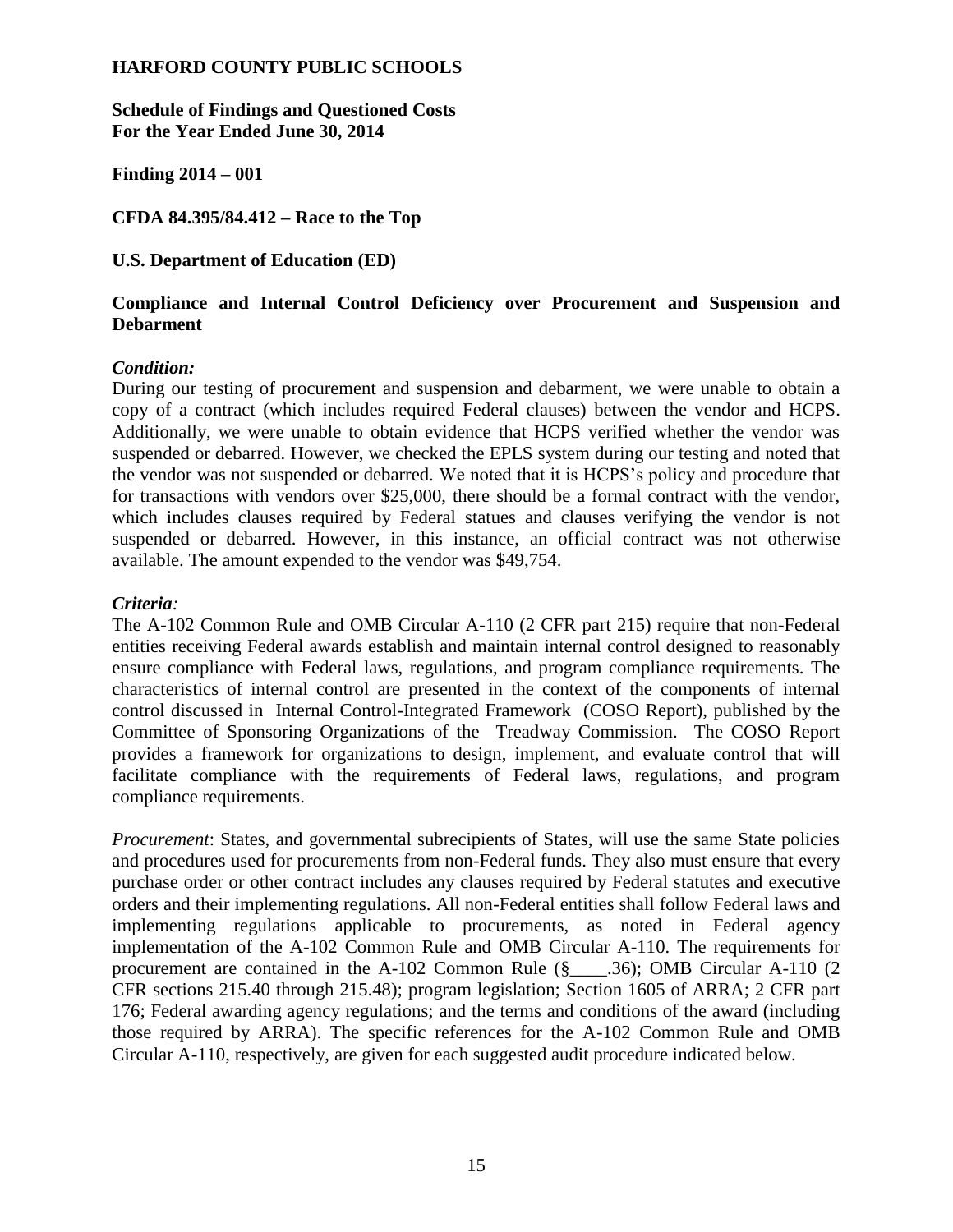## **Schedule of Findings and Questioned Costs For the Year Ended June 30, 2014**

## **Finding 2014 – 001** (continued)

*Suspension and Debarment*: Non-Federal entities are prohibited from contracting with or making subawards under covered transactions to parties that are suspended or debarred. "Covered transactions" include those procurement contracts for goods and services awarded under a nonprocurement transaction (e.g., grant or cooperative agreement) that are expected to equal or exceed \$25,000 or meet certain other criteria as specified in 2 CFR section 180.220. All nonprocurement transactions entered into by a recipient (i.e., subawards to subrecipients), irrespective of award amount, are considered covered transactions, unless they are exempt as provided in 2 CFR section 180.215. When a non-Federal entity enters into a covered transaction with an entity at a lower tier, the non-Federal entity must verify that the entity, as defined in 2 CFR section 180.995 and agency adopting regulations, is not suspended or debarred or otherwise excluded from participating in the transaction. This verification may be accomplished by (1) checking the Excluded Parties List System (EPLS) maintained by the General Services Administration (GSA) and available at https://www.sam.gov/portal/public/SAM/ (note: EPLS is no longer a separate system; however, the OMB guidance and agency implementing regulations still refer to it as EPLS), (2) collecting a certification from the entity, or (3) adding a clause or condition to the covered transaction with that entity (2 CFR section 180.300).

#### *Cause:*

HCPS did not have evidence that HCPS entered into an official contract (which includes required Federal clauses) with the vendor in accordance with its policy. Additionally, HCPS did not have evidence that HCPS obtained or maintained necessary documentation to support that it verified that the vendor was not suspended or debarred or otherwise excluded.

## *Effect:*

Since documentation and verification were not obtained or provided, HCPS does not have adequate assurance that the procurement, suspension and debarment requirement is properly performed and determined.

*Questioned Costs:*  Unknown.

#### *Recommendation:*

We recommend that HCPS establish procedures to ensure its policy related to procurement contracts are consistently followed and that they ensure they maintain adequate documentation to support that vendors are in compliance with established Federal regulations related to procurement and suspension and debarment requirements.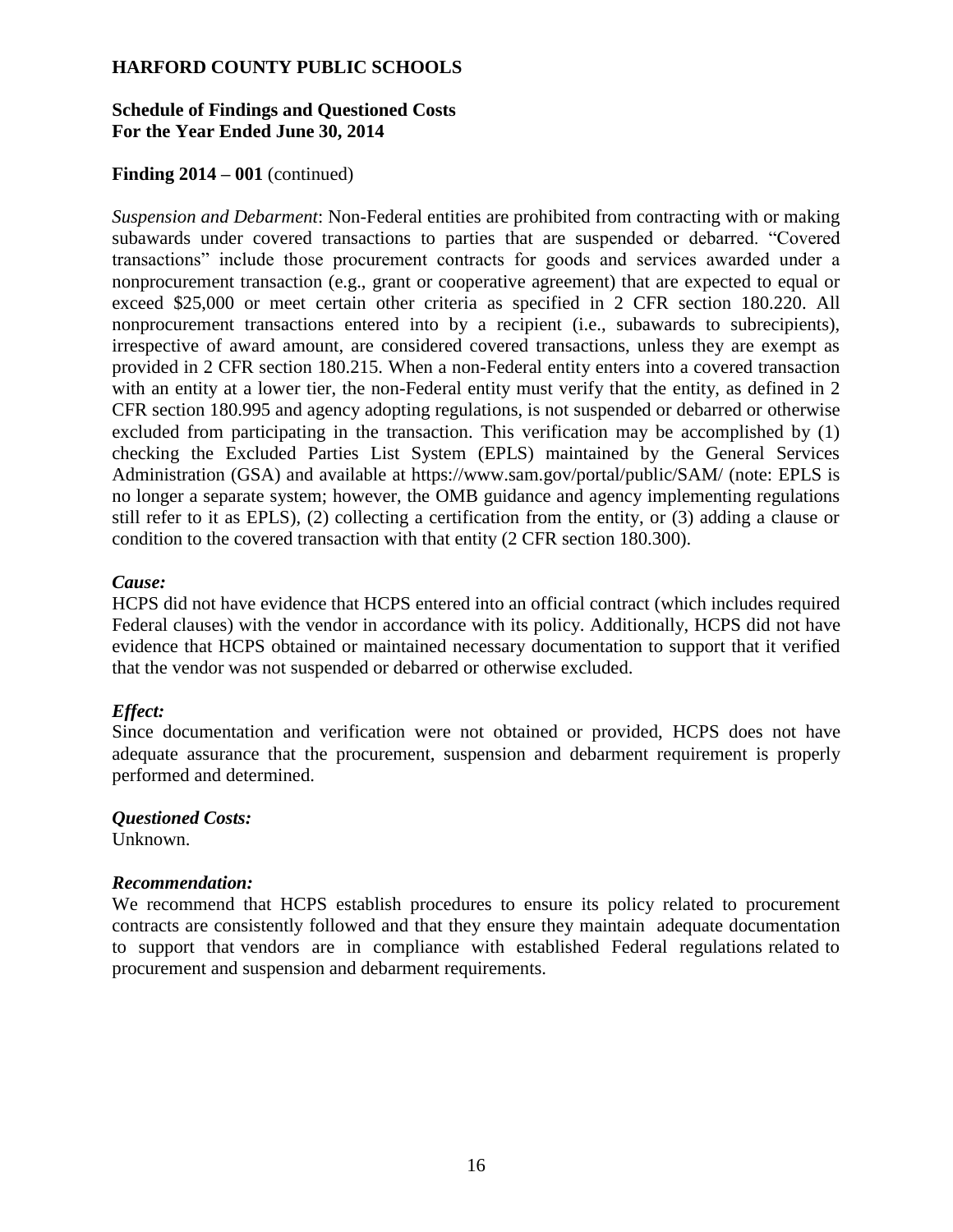### **Schedule of Findings and Questioned Costs For the Year Ended June 30, 2014**

## **Finding 2014 – 001** (continued)

#### *Auditee Response and Corrective Action Plan:*

Harford County Public Schools agrees with the auditors finding. HCPS will work to strengthen adherence to current procedures to ensure that all contracts over \$25,000 are reviewed by the Purchasing Department. The Purchasing Department will verify compliance with all Federal regulations related to procurement and suspension and debarment requirements.

#### *Auditor's Conclusion:*

The finding remains as stated.